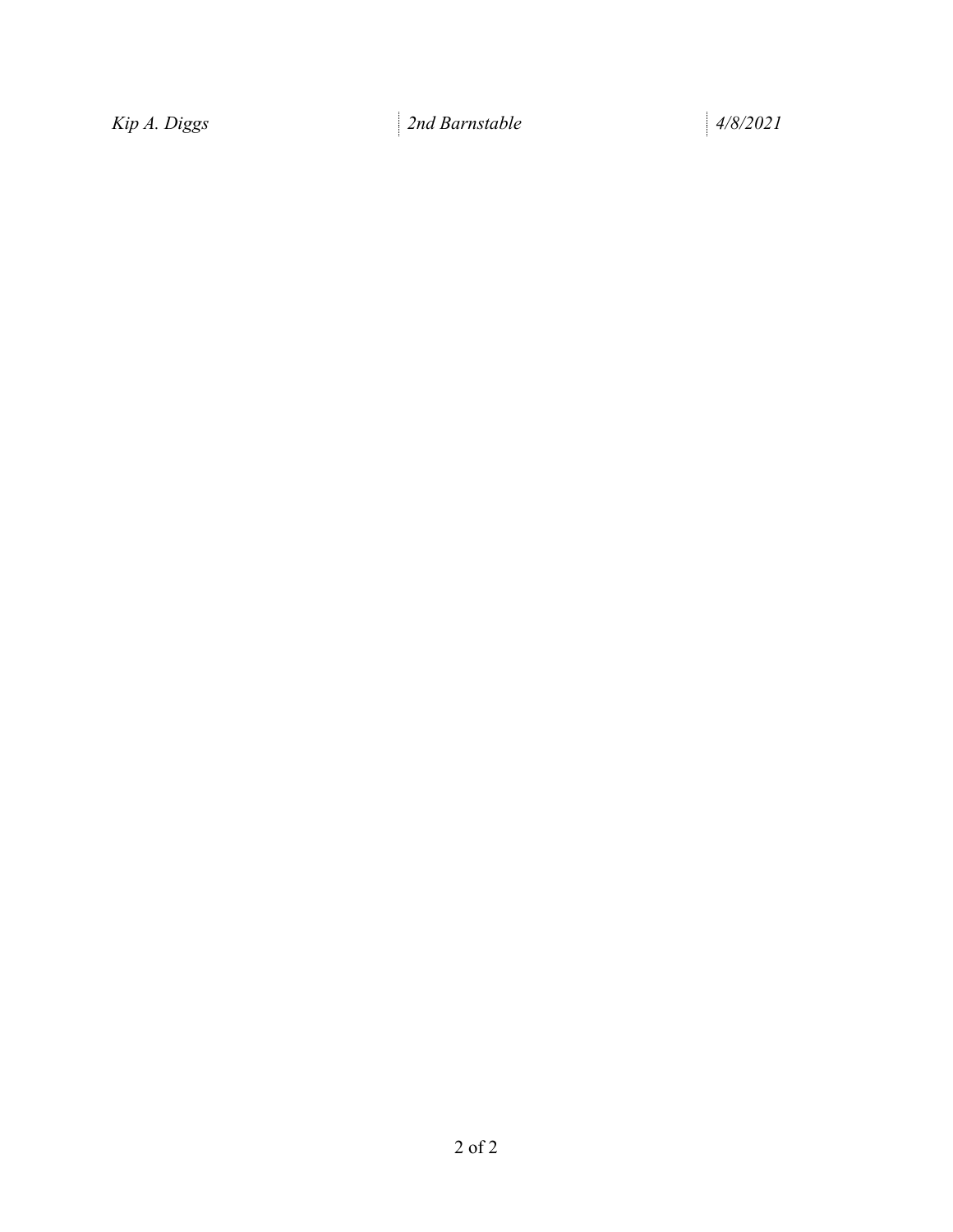## **HOUSE . . . . . . . . . . . . . . . No. 3060**

By Mr. Schmid of Westport, a petition (accompanied by bill, House, No. 3060) of Paul A. Schmid, III and others for legislation to establish a tax deduction for charitable donations of food by certain farmers. Revenue.

#### [SIMILAR MATTER FILED IN PREVIOUS SESSION SEE HOUSE, NO. *2630* OF 2019-2020.]

### The Commonwealth of Massachusetts

**In the One Hundred and Ninety-Second General Court (2021-2022) \_\_\_\_\_\_\_\_\_\_\_\_\_\_\_**

**\_\_\_\_\_\_\_\_\_\_\_\_\_\_\_**

An Act to provide a tax deduction for charitable donations of food by farmers.

Be it enacted by the Senate and House of Representatives in General Court assembled, and by the authority *of the same, as follows:*

1 SECTION 1. Section 3 of Chapter 62 of the General Laws, as appearing in the 2016

2 Official Edition, is hereby amended by inserting after subparagraph (13), the following

3 subparagraph:

 (13A) In the case where the taxpayer is engaged in the trade or business of farming in the commonwealth, as defined in section 1A of chapter 128, and makes a charitable contribution of food from such farm trade or business, a charitable contribution deduction shall be allowed to the taxpayer under subparagraph (13); notwithstanding, the deductibility limitation based on the prior year's tax rate on Part B taxable income under said subparagraph. Subject to the provisions of this subparagraph, the requirements, conditions and limitations, for charitable deductions for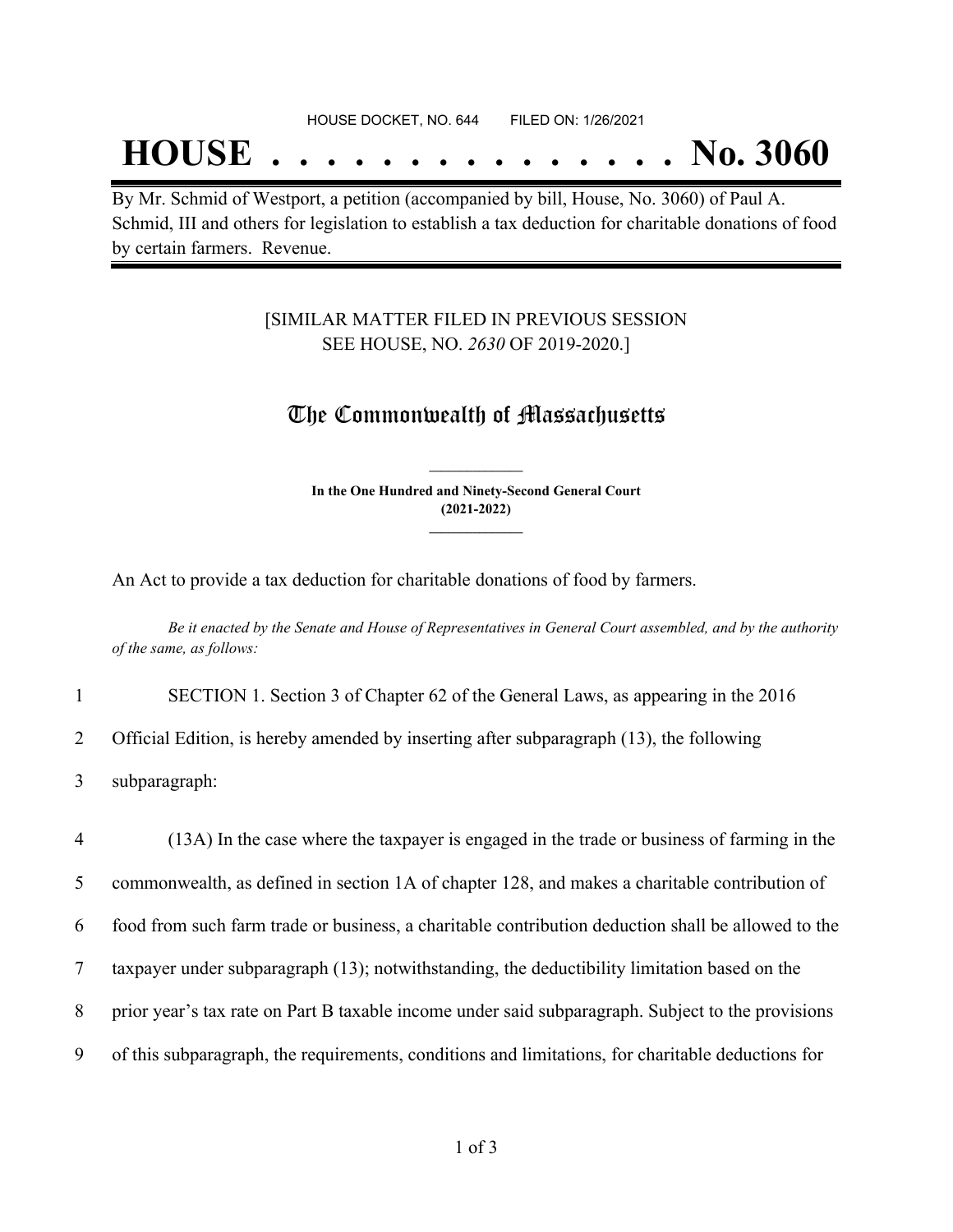10 contributions of food inventory under section  $170(e)$  of the Code, as amended, shall apply to determine the amount of the allowed deduction.

 For the limited purpose of determining the amount of the allowable deduction for any charitable contribution of food, the taxpayer may elect an alternate cost basis for such contributed food, equal to 25 per cent of the food's fair market value, regardless of whether the taxpayer is required to account for inventories or capitalize indirect costs under the Code.

 A food contribution shall not qualify for an allowable deduction under this subparagraph, unless in addition to such other requirements: (i) the contributed food complies with the applicable quality and labelling standards of "apparently wholesome food" as defined under 42 U.S.C. 1791(b)(2), of the Bill Emerson Good Samaritan Food Donation Act, in effect when this subparagraph was enacted; and, (ii) the donee that accepts the contributed food from the taxpayer, is a charitable organization located in the commonwealth that is exempt from federal 22 taxes under section  $501(3)(c)$  of the Code, other than a private foundation, and that regularly receives and distributes contributed food of any type, for the care of individuals who are ill, needy, or infants in Massachusetts.

 SECTION 2. Chapter 63 of the General Laws is hereby amended by inserting after section 38FF, the following section:

 Section 38GG. In determining the net income subject to tax under this chapter a corporation for profit engaged in the trade or business of farming in the commonwealth, as defined in section 1A of chapter 128, shall be allowed a deduction for charitable contributions of food by the corporation to a charitable organization. The term "charitable organization" for the purposes of this section, shall mean an organization exempt from federal taxes under section

of 3